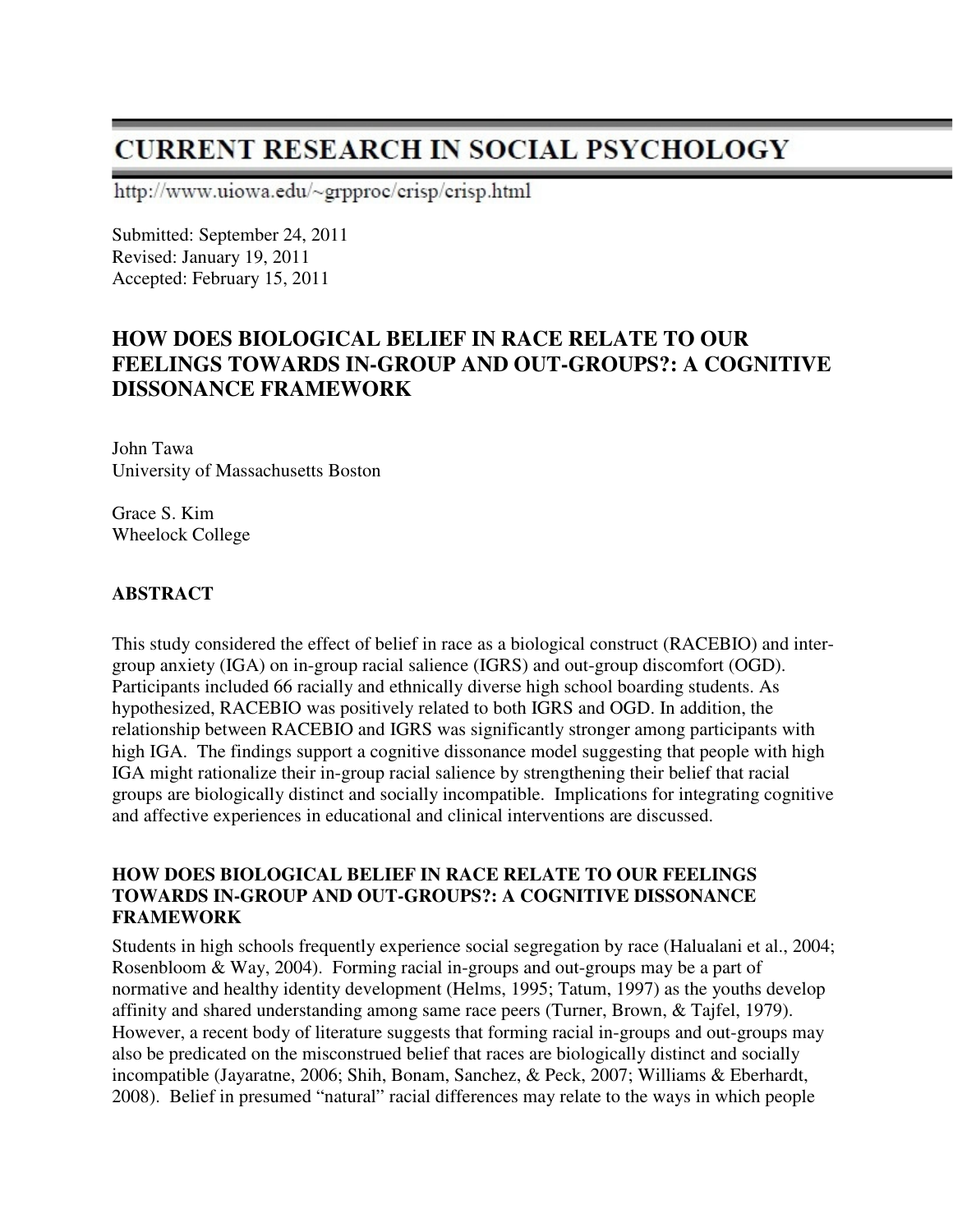interact with their own and different races. People who believe that "races" are biologically distinct groups – rather than socially constructed groups – may prioritize racial in-group interactions and experience discomfort in relation to racial out-groups.

Moreover, the extent to which one's biological perception of race affects one's social interaction with racial in- and out-group members may depend on the extent to which people are generally anxious in inter-racial group settings. The cognitive dissonance theory (CDT; Festinger, 1954) proposes that if someone has emotions/behaviors and beliefs that are incongruent, this dissonance is most easily resolved by modifying the belief system, rather than the emotion or behavior. If someone feels anxious interacting with members of another racial group, they may reduce this anxiety by "affirming" their belief that racial groups are biologically distinct and thus socially incompatible.

In this study, we examined the effect of belief in race as a biological construct (RACEBIO) on in-group racial salience (IGRS; the extent to which a person makes their race salient to their identity; Luhtanen & Crocker, 1992) and out-group discomfort (OGD; the extent to which a person feels uncomfortable in various social out-group contexts, such as dating, friendships, and social activities). In addition, we explored the effect of inter-group anxiety (IGA; Stephan & Stephan, 1985) on the relationships between RACEBIO and IGRS, and RACEBIO and OGD.

# **BELIEF IN RACE AS A BIOLOGICAL CONSTRUCT AND IN-GROUP/OUT-GROUP ORIENTATION**

Historically, racial groups (e.g., White, Asian, Black, and Native Americans) were assumed to have immutable genetic, physical, intellectual, and moral differences (Omi & Winant, 1994). Contemporary biological and social scientists, however, concur that racial groups are socially, rather than biologically, constructed (Marks, 1996; Tate & Audette, 2001; Omi and Winant, 1994). For instance, an important argument against the biological basis of race is that there is as much genetic variation *within* a single "racial group" as there is *between* any two racial groups (Marks, 1996).

Despite the consensus among scientists that race is socially constructed, many people in our society continue to assume that race is a biological concept. Consequently, people who believe that race is biological are likely to have a greater tendency to prioritize their racial in-group and feel discomfort interacting in out-group settings. Various theories and research findings from social and clinical psychology outlined below support this proposed relationship:

1) Belief in race as biological suggests that racial differences are bounded, immutable, and stable across time and situational contexts (Markus, 2009). Traits and dispositions (e.g., aggression, shyness, etc.) are thought to be preserved in "the body and blood of people associated with a particular race" (Markus, 2009, p. 657). As a result, social segregation may be perceived as a "natural" order given the distinctness of racial groups from one another. Efforts to overcome initial discomfort and foster positive inter-racial group relations may be seen as futile, given the assumed lack of compatibility between racial group members. People may choose instead to remain "where they belong" within the confines of their racial in-group.

2) Belief in race as biological reflects a rigid, positivist mode of cognition that may provoke social discomfort. According to cognitive theory, the ways in which individuals understand or interpret events and situations "mediate how they subsequently feel and behave" (Reinecke &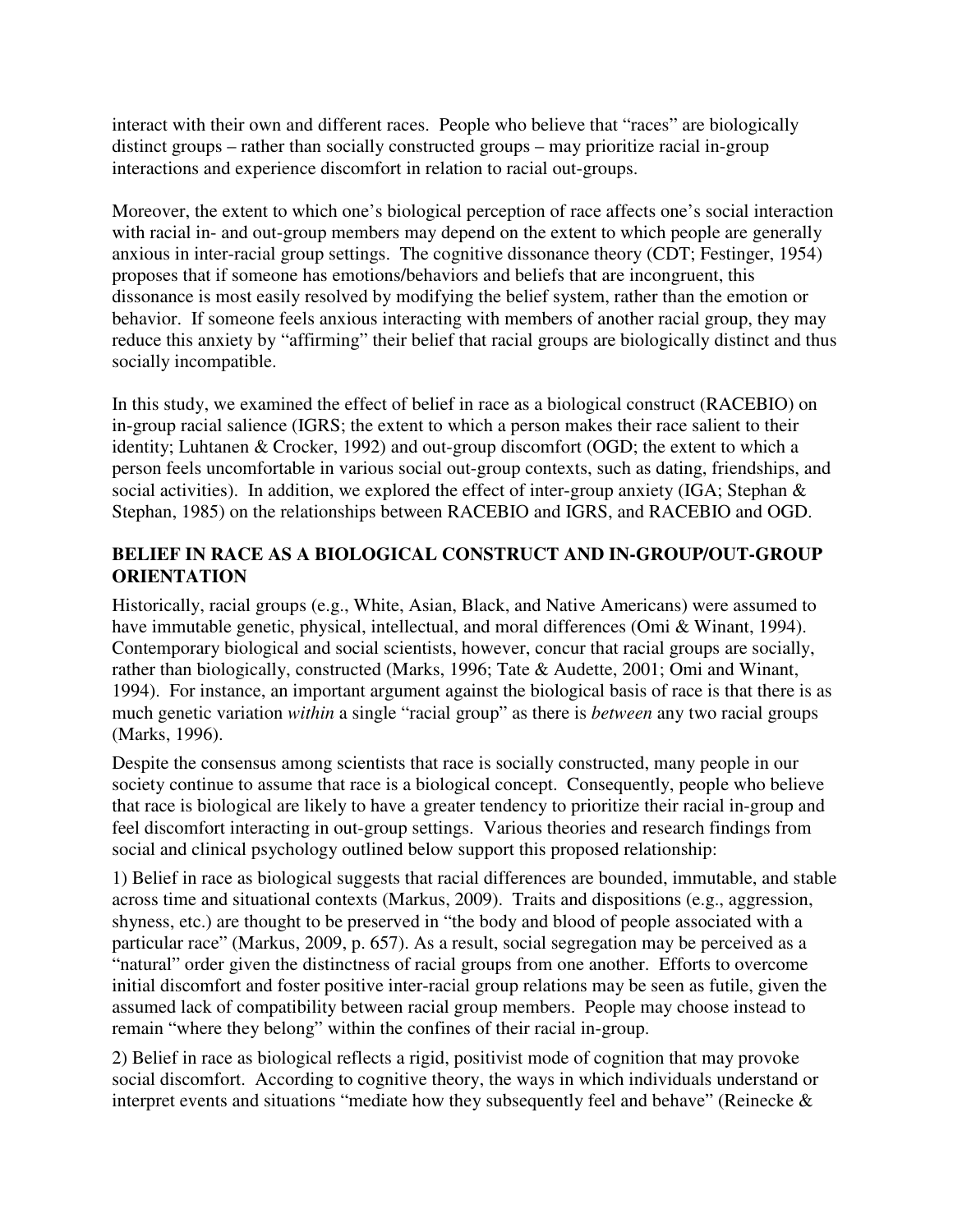Freeman, 2003, p. 229). Research suggests that rigid thinking in general—not just related to race—is related to social discomfort, as the nuances and complexity of real life scenarios require more flexible thinking (Chiarrochi, Said, & Deane, 2005; Dugas, Freeston, & Ladouceur 1997). In race-related situations, the social discomfort might be particularly notable because the variability and complexity in real life out-group settings may discord with the rigid and narrow proscriptions of biological notions of race.

3). Belief in race as biological has been empirically examined and has been found to have significant effects on people's inter-group attitudes and behaviors in general (Jayaratne, 2006; Shih, Bonam, Sanchez, & Peck, 2007; Williams & Eberhardt, 2008). Jayaratne (2006) used a random digit dialing procedure to interview 600 White Americans (participants' race was selfreported) across the U.S. and found that "biological essentialism," which was measured by a 2 item Likert scale developed for this study, was significantly related to increased prejudice towards Blacks. Shih et al. (2007) found that among 129 Non-Asian, primarily White participants, socially constructed views of race – measured by eight items assessing beliefs about race, including revered scored items referencing the biological conception of race – buffered the negative impact of stereotype threat. Based on a study with 507 high school students, Williams and Eberhardt (2008) reported that belief in race as biological, which was measured by 22-item Likert scale, negatively predicted both willingness to initiate relationships with members of racial out-groups and actual diversity among friends.

These studies suggest that the *cognitive* belief in race as biological does influence inter-group attitudes and behavior (e.g., prejudice, willingness to interact across racial groups). Social and clinical psychology theories suggest, however, that behavior is rarely a function of one's cognition alone; rather, behavior is a result of a complex interaction between cognitions, motivations, and feelings (Aronson, 2007; Festinger, 1954). In inter-racial interactions, people's behavior is not only informed by cognitive beliefs such as racial group distinction, but it is also informed by various affective experiences such as inter-group anxiety (Stephan & Stephan, 1985). Belief in races as biologically distinct and inter-group anxiety may interact to reinforce in-group and out-group behaviors. Our study contributes to the field by exploring the ways in which cognitive belief in race as biological relates to inter-group behavior and affective experiences.

# **THE MODERATING EFFECT OF INTERGROUP ANXIETY: A COGNITIVE DISSONANCE MODEL**

Inter-group anxiety has been defined as affective arousal related to the anticipation of negative experiences in inter-group settings (Stephan & Stephan, 1985). People who experience intergroup anxiety frequently avoid contact with individuals or groups of a different race. Inter-group anxiety may be developed through early prejudicial socialization (e.g., from parents/caretakers) or actual negative encounters with members of another race (Stephan & Stephan, 1985). It is plausible that the relationship between belief in race as biological and in- and out-group orientations is affected by the extent to which people experience inter-group anxiety. Cognitive dissonance theory, one of social psychology's most prominent theories, offers a model for integrating cognition, affect, and behavior. We adopt this theory to understand how the relationship between belief in race as biological (cognition) and in-group and out-group orientations (behaviors) may be affected by the level of one's inter-group anxiety (affect).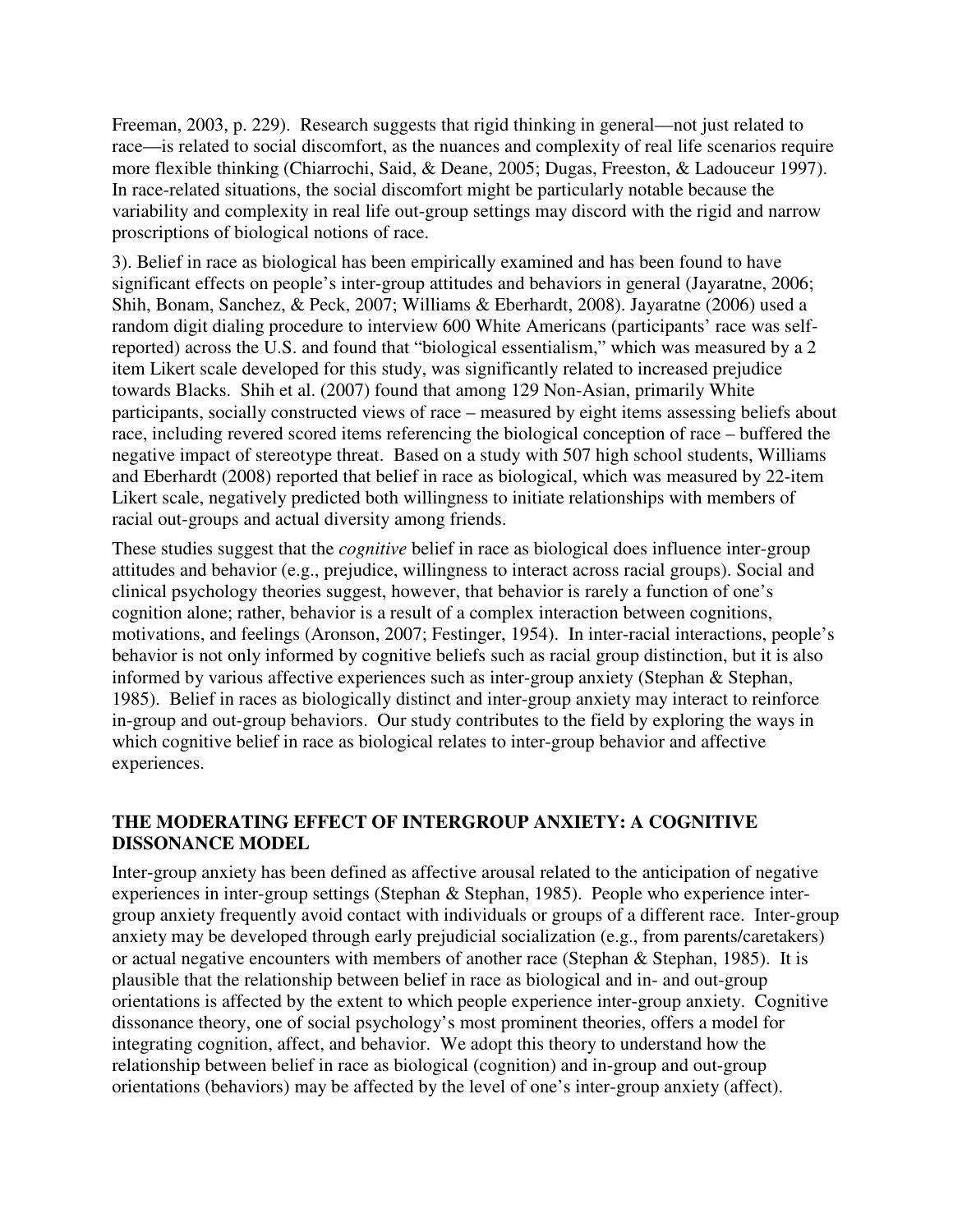According to cognitive dissonance theory (Festinger, 1954), belief systems are often modified or strengthened to become congruent with an individuals' behavior or affect. In the case of our study, we expect that people who have higher levels of inter-group anxiety may rationalize their affective discomfort across groups by modifying or strengthening the belief that races are biologically distinct and socially incompatible. We tested the following hypotheses:

- 1. Higher levels of RACEBIO will be related to higher levels of IGRS.
- 2. Higher levels of RACEBIO will be related to higher levels of OGD.
- 3. Among participants with higher levels of Intergroup Anxiety, the relationship between RACBIO and OGD will be significantly stronger.
- 4. Among participants with higher levels of Intergroup Anxiety, the relationship between RACBIO and IGRS will be significantly stronger.

# **METHODS**

# **Participants**

Participants included 66 boarding students (26 males, 39 females, 1 unknown) from an independent, private high school in the Northeast. The average age of participants was 16.4 (*SD* = 1.49 years). The boarding student body was racially and ethnically diverse, comprised of Asian (50.8%), White (18.5%), Black (15.4%), Multiracial (12.3%), and Latino/Latina (3.1%). The majority of the Asian participants were international students from Korea and Taiwan. This study is a secondary data analysis of data gathered for a larger study examining boarding students' social/psychological outcomes before and after a mandatory, one-day workshop on race-relations. The first author and a colleague recruited participants during a visit to student dorms two days prior to the workshop.

# **Measures**

*RACEBIO* was measured by four items developed for an ongoing study in progress inquiring about the biological nature of race (Tawa  $&$  Suyemoto, 2007). Items included: 1) Different races are biologically/genetically different from one another; 2) Black and White people basically have the same genetic makeup (reverse coded); 3) There are no biological differences in intelligence among the races (reverse coded); 4) There are genetic differences between the races, resulting in some races being physically stronger than others. In a preliminary analysis of these items with 80 participants, internal reliability for this scale was adequate  $(a = .73)$ .

*Out-Group Discomfort* was measured by three items in reference to each racial group (i.e., Asian, Black, Latino/a, White, Native American, and Multiracial): 1) I would be comfortable at a party that was at least 75% [insert specific racial group here]; 2) I would be comfortable being friends with members of the following groups; and 3) I would be willing to date a member of the following groups. These items were created specifically for this study. Reported scores were summed for each question in reference to one's out-group (i.e., every racial group *except* the racial group of the participant). For example, for an Asian participant, responses to the three items in reference to Black, Latino/Latina, White, Multiracial, and Native American were summed.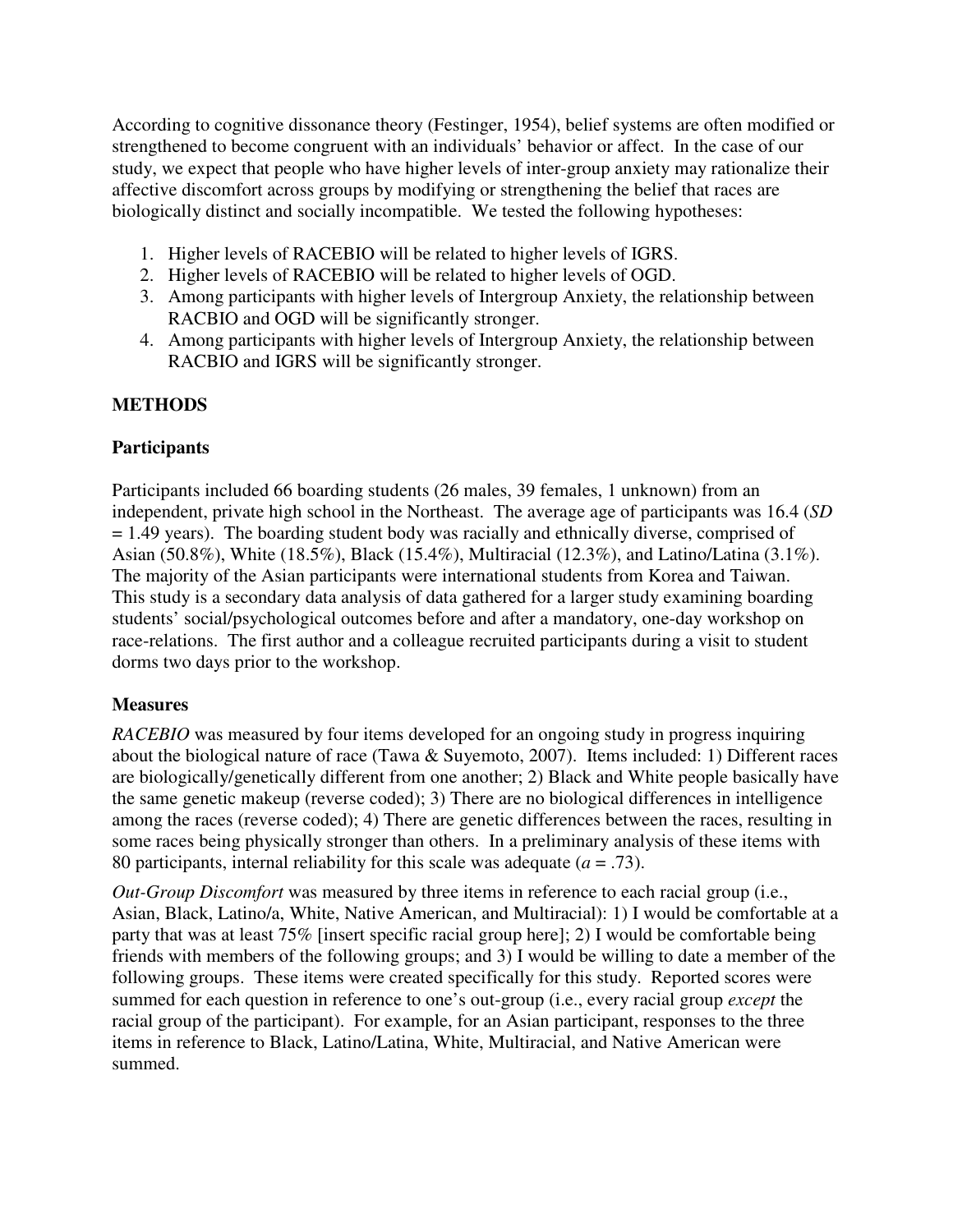*In-Group Racial Salience* was measured using the identity subscale of the Collective Self-Esteem scale (Luhtanen & Crocker, 1992), which is comprised of four Likert-scaled items measuring the extent to which various group memberships (e.g., as a male, as an African American, etc.) are important to one's identity. In order to ensure that all participants were referencing their racial group memberships (as opposed to other aspects of identity), we modified the directions by asking participants to first specify their *racial group* membership and then respond to the questions in reference to their group. A sample item from the CSE identity subscale, with our modification is: "In general, belonging to my racial group is an important part of my self image."

*Inter-group Anxiety* was measured by Intergroup Anxiety scale (IGA; Stephan & Stephan, 1985), which is widely used to assess the level of affective arousal an individual might feel in a crossracial interaction. On the IGA, participants are asked to rate on a scale of 1 to 10 whether they would feel more or less Comfortable, Awkward, Self-conscious, Happy, Accepted, Confident, Irritated, Impatient, Defensive, Suspicious, and Careful when interacting with members of another racial group compared to their own.

For this sample, internal reliability estimates for RACEBIO, IGRS, and IGA were adequate (see Table 1). Internal reliability for the measure of OGD was not sought because the items used depended on the race of the participant and were not consistent across all participants.

| Variable       | Cronbach's Alpha |
|----------------|------------------|
| <b>RACEBIO</b> | .759 $(n = 60)$  |
| IGA            | .751 $(n = 56)$  |
| <b>IGRS</b>    | .739 $(n = 66)$  |

Table 1. Internal Reliability of Variables

#### **RESULTS**

A correlation matrix using Pearson correlations determined primary relations between each of the study variables. Consistent with our first two hypotheses, Pearson correlations indicated that RACEBIO was strongly and positively related to out-group discomfort ( $r = .492$ ;  $p < .01$ ) and ingroup racial salience  $(r = .360; p < .01)$ .

| Table 2. Bivariate Correlations among the Study Variables |  |  |  |
|-----------------------------------------------------------|--|--|--|
|-----------------------------------------------------------|--|--|--|

|                | <b>RACEBIO</b> | IGA  | <b>IGRS</b> | ЭGD      |
|----------------|----------------|------|-------------|----------|
| <b>RACEBIO</b> |                | .103 | $.360**$    | .492**   |
| <b>IGA</b>     |                |      | .087        | .083     |
| <b>IGRS</b>    |                |      |             | $.324**$ |
| $\rm OGD$      |                |      |             |          |

\*\* correlations significant at *p* < .01

Two multiple regression analyses were conducted to test the potential moderating effect of Intergroup Anxiety on the primary relations between RACEBIO and OGD, and RACEBIO and IGRS. For these analyses, an interaction term was created by multiplying the standardized variables of RACEBIO and IGA. In both analyses, RACEBIO and IGA were entered in the first step, and RACEBIOxIGA was entered as an interaction term in the second step. In the first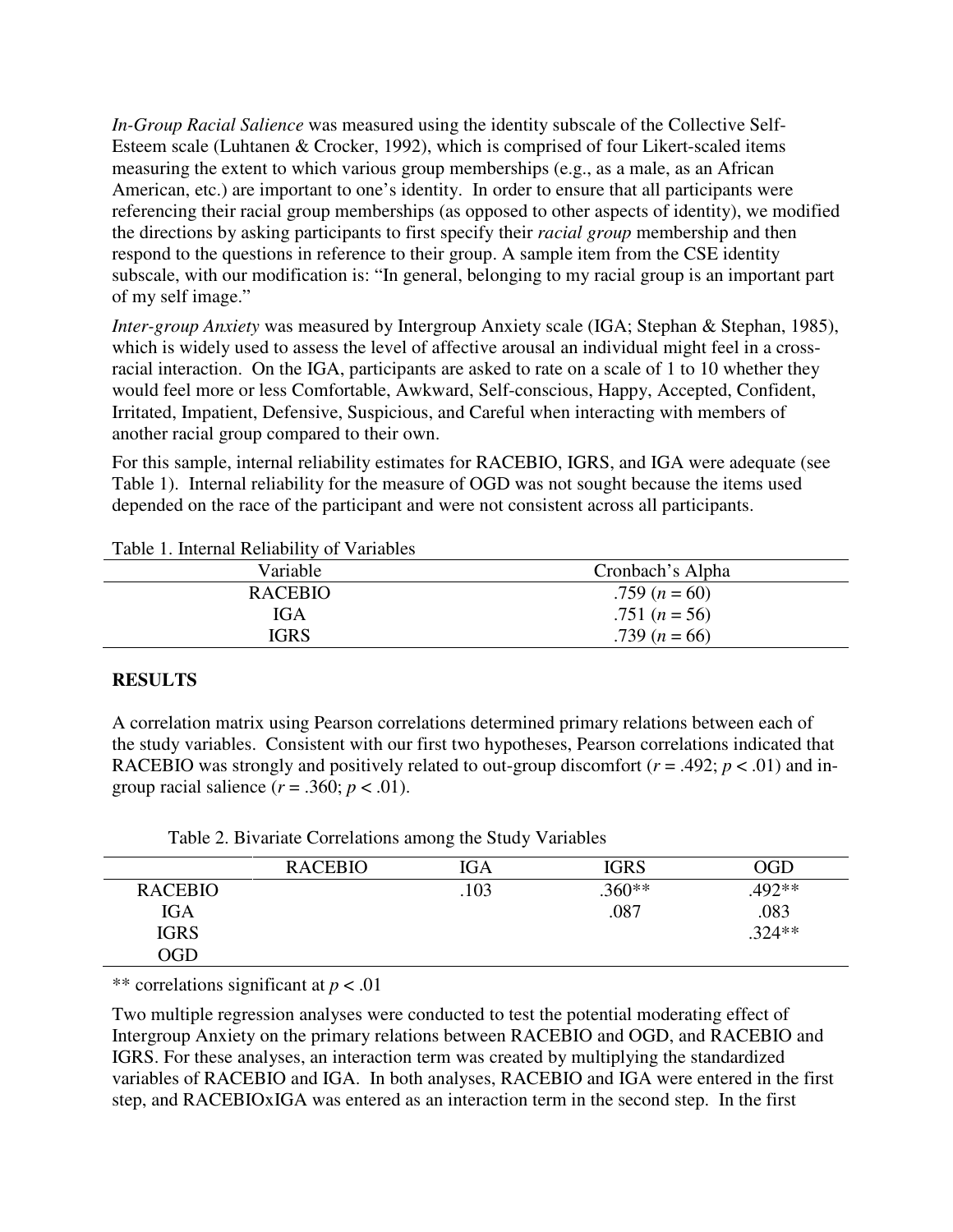model, OGD was entered as the dependent variable; in the second, IGRS was entered as the dependent variable. The second step showed a trend towards improving the model for the IGRS outcome ( $t = 2.09$ ;  $p < .05$ ) but not the OGD outcome ( $t = .238$ ;  $p > .05$ ), suggesting that IGA may moderate the relationship between RACEBIO and IGRS (see Table 3).

|                    |      | Beta |          | $adjR^2$ | $R^2$ change | F change |
|--------------------|------|------|----------|----------|--------------|----------|
| Step 1             |      |      |          | .175     | .208         | $6.32**$ |
| <b>RACEBIO</b>     | .458 | .451 | $3.50**$ |          |              |          |
| <b>IGA</b>         | .037 | .037 | .289     |          |              |          |
| Step 2             |      |      |          | .230     | .068         | $4.38*$  |
| <b>RACEBIOXIGA</b> | .302 | .262 | $2.09*$  |          |              |          |
|                    |      |      |          |          |              |          |

Table 3. Testing the moderating effect of IGA on the relationship between RACEBIO and IGRS

\*\**p* < .01; \* *p* < .05

A split file correlation was used to demonstrate the direction of the effect of intergroup anxiety on the relationship between RACEBIO and IGRS. Participants' scores on intergroup anxiety were standardized. Z-scores were then recoded as 1 (positive scores; high anxiety) and 2 (negative Z scores; low anxiety). Correlations were then run with two separate samples; the high intergroup anxiety and low intergroup anxiety samples. Among the participants with high levels of inter-group anxiety, there was a strong, positive correlation between RACEBIO and IGRS (*r* = .66;  $p < .01$ ); however, this relationship did not exist for participants with low inter-group anxiety.

Table 4: RACEBIO and Group Orientations by Levels of Inter-group Anxiety

|              | Low Inter-group Anxiety | High Inter-group Anxiety |  |  |
|--------------|-------------------------|--------------------------|--|--|
|              | $(n=21)$                | $(n = 30)$               |  |  |
|              | <b>IGRS</b>             | <b>IGRS</b>              |  |  |
| RACEBIO      | .005                    | $.656**$                 |  |  |
| ** $p < .01$ |                         |                          |  |  |

#### **DISCUSSION**

Our study contributes to a growing body of research on the effects of belief in race as biological on various inter-group processes, and to a long tradition of cognitive dissonance research. We found that believing that race is a biological construct was significantly and positively related to discomfort with out-group members and the extent to which race was salient to one's in-group identity. We caution, however, against interpreting increased levels of in-group racial salience and out-group discomfort as necessarily "negative" inter-group outcomes. As we acknowledged at the beginning of this paper, while racism and prejudice are very real threats, creating racial ingroups could be part of a normal process of healthy racial identity development (Helms, 1995; Tatum, 1997). However, our findings do suggest that forming and maintaining a racial in-group also results from misperceptions about the concept of race as biologically determined. Multiple factors, including the related belief that racial groups are "naturally" incompatible (Markus, 2008), and the overall negative effect of rigid thinking on inter-group behavior more generally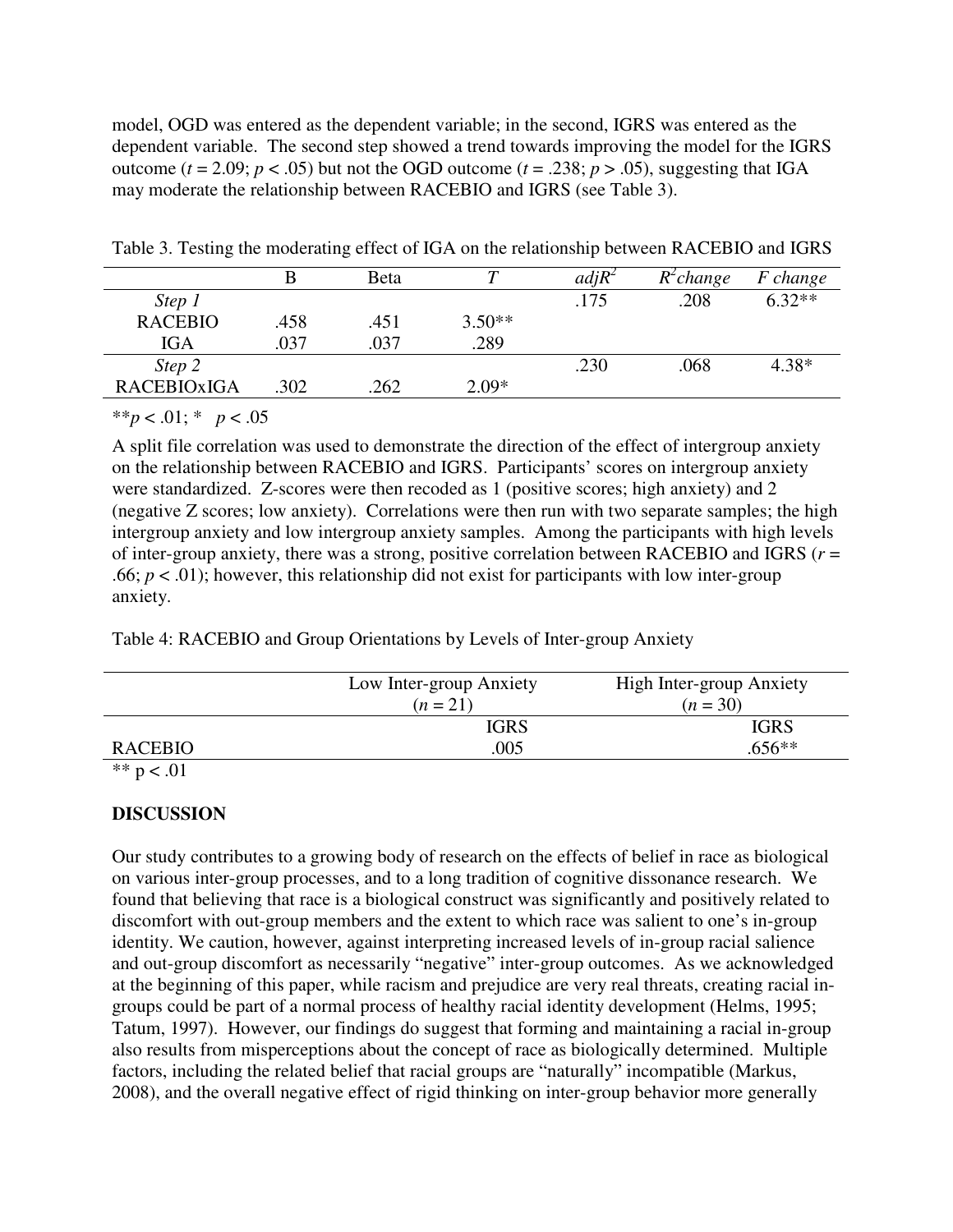(Chiarrochi, Said, & Deane, 2005; Dugas, Freeston, & Ladouceur 1997), could influence people to believe that race is a biological concept and that race is important in one's in-group status.

In our study, inter-group anxiety moderated the relationship between belief in race as a biological construct and in-group racial salience. The cognitive dissonance theory (Festinger, 1954) sheds light on the relationship between inter-group anxiety and in-group racial salience. If someone feels anxious interacting with members of another racial group, they may reduce this anxiety by "affirming" their belief that racial groups are biologically distinct and thus socially incompatible. The findings from this study point to the utility of cognitive dissonance theory for understanding racial and cultural group dynamics, prejudice, and racism because of the ways in which the cognitive dissonance theory integrates thought, feeling and action (Aronson, 1992) in inter-group relationships. With few exceptions (e.g., Eisenstadt et al., 2005) we are not aware of research applying cognitive dissonance theory to these areas. In today's multicultural context, further exploration of the dynamics in inter-group relationships applying the cognitive dissonance theory would be particularly helpful.

It is unclear why intergroup anxiety moderated in-group racial salience, but not out-group discomfort. One possibility might be that out-group discomfort, when compared to in-group racial salience, is more affected by additional social variables such as exclusion from out-groups, and inter-group racism. For instance, different racial groups may experience varying levels of discomfort due to explicit behaviors from out-group members in relation to the majority/minority status and power (e.g., exclusion and racism), regardless of how the individuals themselves feel in inter-group settings. Future research should examine how the intergroup anxiety moderator differently affects different racial groups.

Our findings provide important educational and clinical implications. Cognitive behavioral theories indicate that affecting change in any aspect of the cognition-affect-behavior triad could impact change in other aspects (Persons, Davidson, & Tompkins, 2001). Research suggests that people can change their beliefs about race through education, particularly didactic sessions and experiential workshops (Kahn et al., 2009; Suyemoto et al., 2009). Based on our findings in this research, we would expect that unlearning biological notions of race could contribute to more comfort interacting across racial groups and developing more inclusive in-groups. In clinical settings, cognitive behavioral therapists encourage their clients to explore their anxiety and discomfort rather than avoid such emotions, in order to create new meanings and cognitions about such experiences (e.g., the discomfort will not last forever; engaging anxiety will actually decrease anxiety rather than intensify it; Antony & Roemer, 2003; Reinecke & Freeman, 2003). Over time, this new learning enables the clients to change their behaviors and experience less discomfort.

Finally, this study had some strengths and limitations. Our hypotheses were supported with an ethnically and generationally diverse sample reflecting the increasing multiculturalism among student bodies today (Tatum, 1997). Although highly diverse, the sample was too small to examine the effect of participant differences (e.g., race, gender, generational status) on our findings. Additionally, our study was limited to a sample of adolescents, and may not be generalizable to different age cohorts. Adolescents, more than other developmental age groups, may tend emphasize social abstractions, including "race" differences and to perceive race as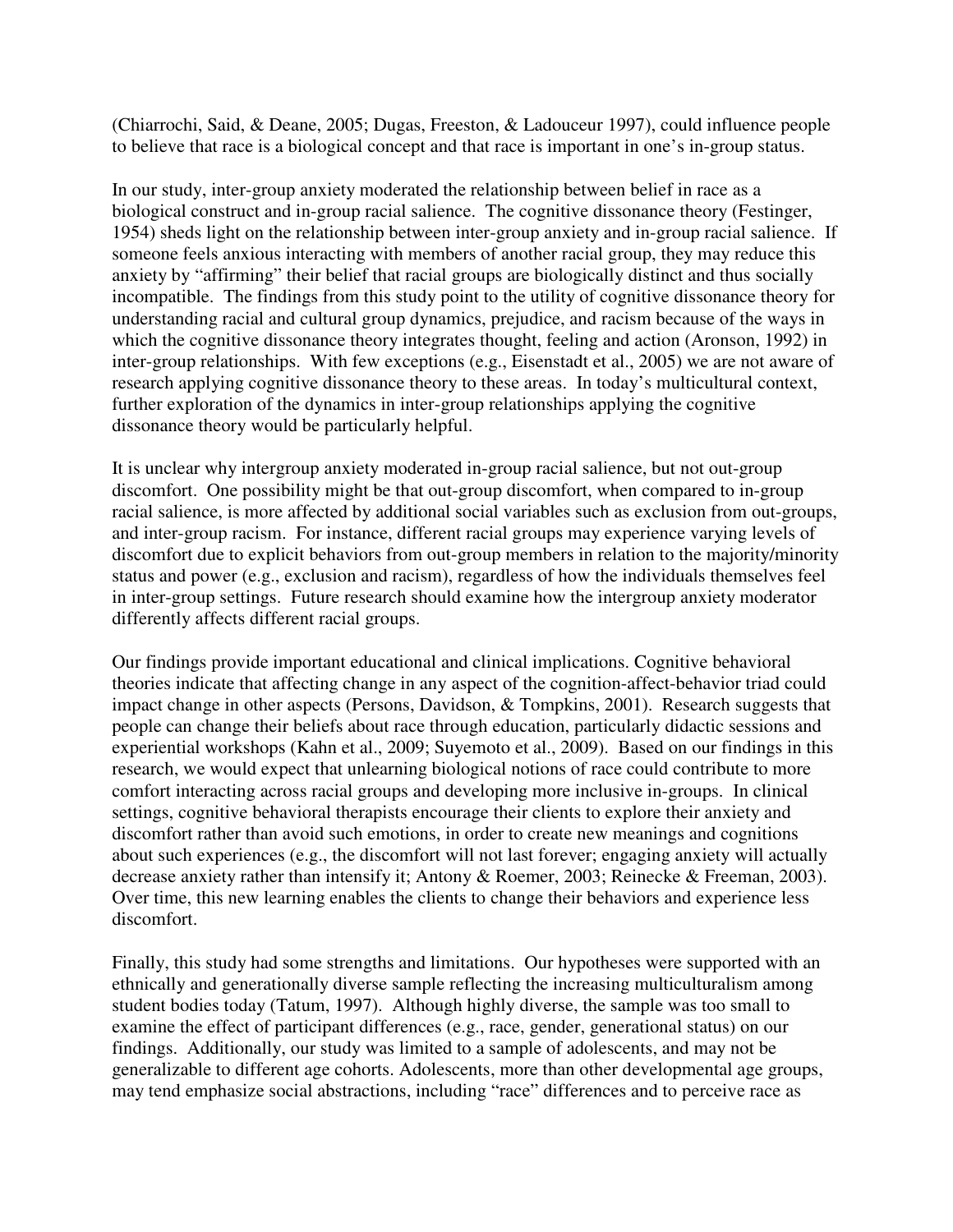immutable and biological (Quintana, 1998). Future research should examine the interactive affects of a cognitive belief in race as biological and affective inter-group anxiety on specific racial, gender, ethnic/immigrant, and age groups.

#### **REFERENCES**

Antony, M. M., & Roemer, L. 2003. "Behavior therapy," pp. 182-223 in *Essential Psychotherapies: Theory and Practice* edited by A. S. Gurman & S. B. Messer, New York: Guilford.

Aronson, E. 2007. *The Social Animal (10th Edition)*. Worth Publishers, New York.

Ciarrochi, J., Said, T., & Deane, F.P. 2005. "When simplifying life is not so bad: the link between rigidity, stressful life events, and mental health in an undergraduate population," British Journal of Guidance and Counseling, 33(2): 185 – 197.

De Cremer, D. 1999. "Collective self-esteem, personal self-esteem, and collective efficacy in ingroup and outgroup evaluations," *Current Psychology,* 18: 326 – 339.

Dugas, M, J. Freeston, M.H., & Ladouceur, R. 1997. "Intolerance of Uncertainty and Problem Orientation in Worry," *Cognitive Therapy and Research*, 21(6): 593-606.

Eisenstadt, D., Leippe, M.R., Stambush, M.A., Rauch, S.M., & Rivers, J.A. 2005. "Dissonance and prejudice: Personal costs, choice, and change in attitudes and racial beliefs following counterattitudinal advocacy that benefits a minority," *Basic and Applied Social Psychology*, 27  $(2): 127 - 141.$ 

Festinger, L. 1954. "A theory of social comparison process," *Human Relations*, 7: 117-140.

Fischer, M. J. 2008. "Does campus diversity promote friendship diversity? A look at interracial friendships in college," *Social Science Quarterly,* 89: 631 – 655.

Halualani, R. T., Chitgopekar, A., Morrison, J. H. T. A., & Dodge, P. S.-W. 2004. "Who's interacting? And what are they talking about?-intercultural contact and interaction among multicultural university students," *International Journal of Intercultural Relations,* 28: 353-372.

Helms, J. E. 1995. "An update on Helms' White and people of color racial identity models," Pp. 181-198 in *Handbook of Multicultural Counseling* edited by In J. G. Ponterotto, J. M. Casas, L. A. Suzuki & C. M. Alexander, Thousand Oaks, CA: Sage.

Jayaratne, T. 2006. "White Americans' genetic lay theories of race differences and sexual orientation: Their relationship with prejudice towards Blacks, and gay men and lesbians," *Group Processes & Intergroup Relations*, 1: 77 – 94

Kahn, V., Tawa, J.. & Kim, G.S. 2009. How do race-relations workshops affect adolescents' inter-group psychology? Poster presented at the Winter Roundtable, Teachers College, New York, NY.

Luhtanen, R., & Crocker, J. 1992. "A collective self-esteem scale: Self-evaluation of one's social identity," *Personality and Social Psychology Bulletin,* 18: 302-318.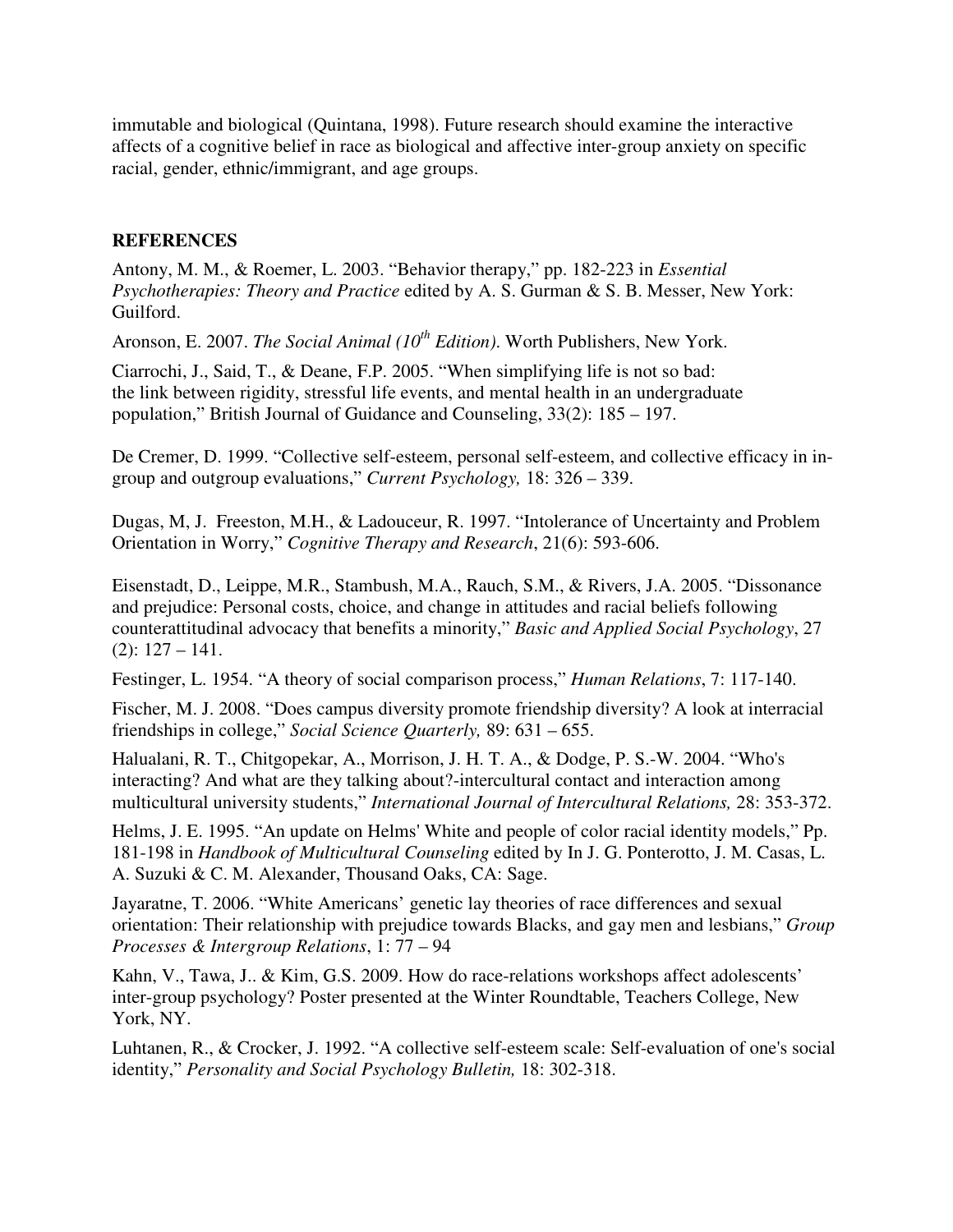Mack, D. E., Tucker, T. W., Archuleta, R., DeGroot, G., Hernandez, A. A., & Oh Cha, S. 1997. "Interethnic relations on campus: Can't we all get along?" *Journal of Multicultural Counseling and Development,* 25: 256-268

Markus, H. R. 2008. Pride, prejudice, and ambivalence: Toward a unified theory of race and ethnicity, *American Psychologist*, 63 (8), 651-670.

Marks, J. 1996. "Science and race," *American Behavioral Scientists*. 40: 123-133.

Omi, M., & Winant, H. 1994. *Racial formation in the United States: From the 1960's to the 1990's*, New York, NY: Routledge.

Persons, J. B., Davidson, J., & Tompkins, M. A. 2001. *Essential components of cognitivebehavior therapy for depression.* American Psychological Association. Washington, D. C. : American Psychological Association.

Quintana, S.M. 1998. "Children's developmental understanding of ethnicity and race," *Applied & Preventive Psychology*, 7: 27 – 45

Reinecke, M. A. & Freeman, A. 2003. "Cognitive therapy," pp. 272-316 in *Essential Psychotherapies: Theory and Practice* edited by A. S. Gurman & S. B. Messer, New York: Guilford.

Rosenbloom, S. R. & Way, N. 2004. "Experiences of discrimination among African American, Asian American, and Latino adolescents in an urban high school," *Youth & Society*, 35: 420-451

Shih, M., Bonam, C., Sanchez, D. & Peck, C. 2007. "The social construction of race: Biracial identity and vulnerability to stereotypes," *Cultural Diversity and Ethnic Minority Psychology*, 13: 125 – 133.

Stephan, W.G. & Stephan, C.W. 1985. "Intergroup Anxiety," *Journal of Social Issues*, 41: 157-175.

Suyemoto, K. L., Tawa, J., Kim, G. S., Day, S., Lambe, S.A., Nguyen, P. T. & AhnAllen, J. M. 2009. "Integrating Disciplines for Transformative Education in Health Services: Strategies and Effects," Pp. 209-228 In *Asian American Voices: Engaging, Empowering, and Enabling* edited by L. Zhan, New York, NY: NLN Press.

Tatum, B. D. 1997. "*Why are all the Black kids sitting together in the cafeteria? And other conversations about race*," New York: Basic Books.

Tawa, J., & Suyemoto, K.L. 2007. "A preliminary study exploring endorsement of competing theories of the concept of race and demographic variability," Poster presented at the  $6<sup>th</sup>$  annual Hawaii International Conference on Social Sciences, Honolulu, HI.

Tate, C., & Audette, D. 2001. "Theory and research on "race" as a natural kind variable in psychology," *Theory & Psychology,* 11: 495-520.

Turner, J. C., Brown, R. J., & Tajfel, H. 1979. "Social comparison and group interest in ingroup favouritism," *European Journal of Social Psychology,* 9: 187-204.

Williams, M.J. & Eberhardt, J.L. 2008. "Biological conceptions of race and the motivation to cross racial boundaries," *Journal of Personality and Social Psychology,* 94: 1033 – 1047.

#### **AUTHOR'S NOTE**